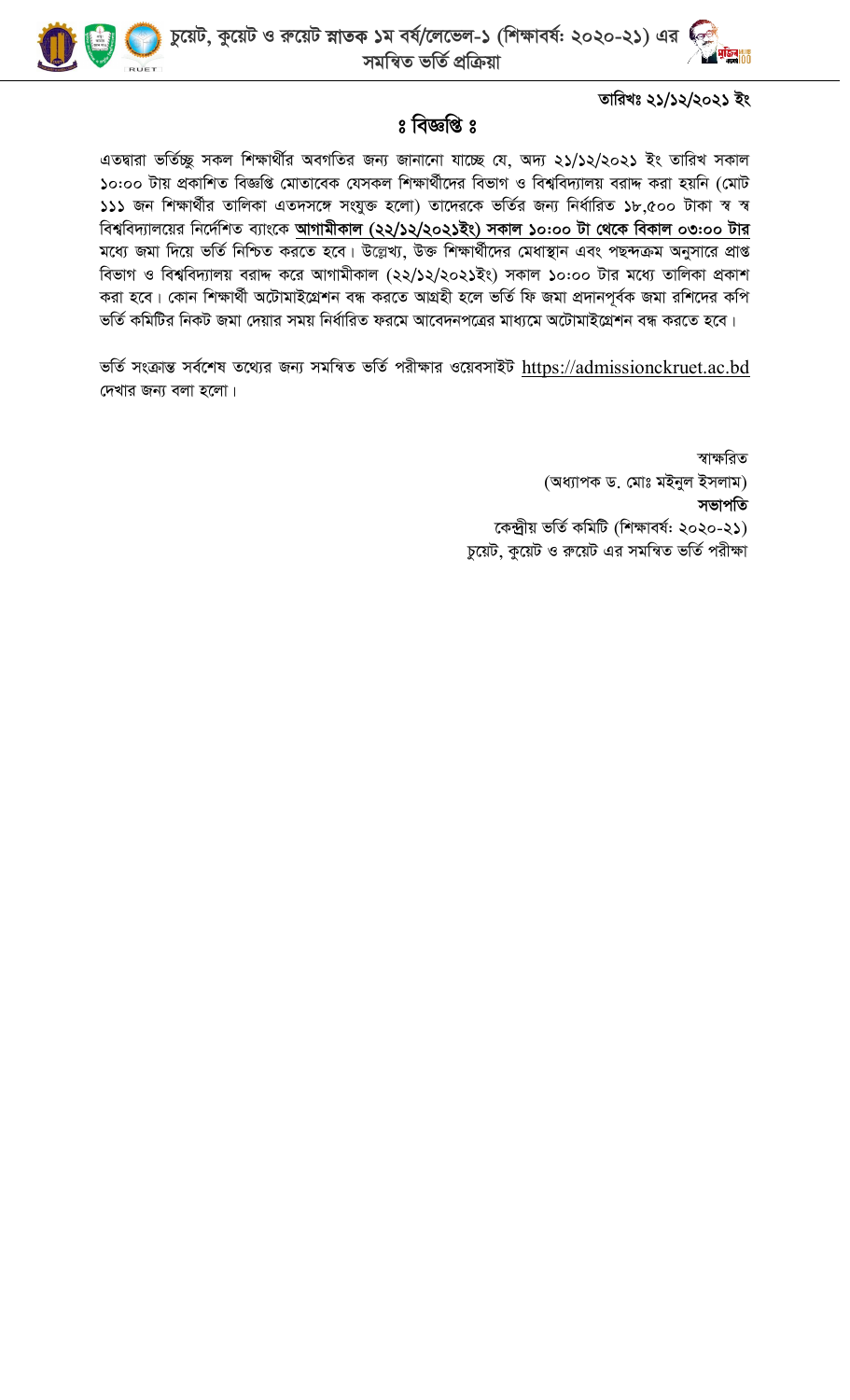

## **List of Students (Payment to be done by 22/12/2021, 10.00 am to 3.00pm)**

.<br>제 00

| Roll  | <b>Name</b>                    | <b>Merit</b> |
|-------|--------------------------------|--------------|
| 66308 | MD. SHAER SAKIB                | 4348         |
| 54259 | <b>MEHEDI HASSAN KHOKA</b>     | 4349         |
| 60596 | MD. MAHABUB ALOM REFAET        | 4351         |
| 54331 | SHANJID BIN SHAHJAHAN          | 4354         |
| 54958 | <b>FARHAN SAYED</b>            | 4355         |
| 55369 | <b>ABDULLAH AL RIAZ</b>        | 4356         |
| 65588 | <b>MD.WAMY HASAN</b>           | 4357         |
| 65851 | <b>S.B.A WAKKAS</b>            | 4358         |
| 61648 | MD. MAMUN                      | 4359         |
| 78019 | A. B. M. SHAHRIAR              | 4362         |
| 73574 | AFIA ANJUM LIMA                | 4363         |
| 57055 | KOUSHIK KUMAR SHILL            | 4364         |
| 75712 | MD. ISAHAQUE                   | 4365         |
| 66559 | <b>MD ATIKUZZAMAN</b>          | 4366         |
| 78631 | JANNATUL FERDOUS ASHA          | 4367         |
| 77696 | <b>MST. MOIMUNA AKTHER</b>     | 4369         |
| 50147 | <b>TASFIA ALI MUTTAKI</b>      | 4370         |
| 61795 | <b>MD. ALAMIN HOSSEN</b>       | 4371         |
| 78790 | <b>NABILA MUSTARY</b>          | 4373         |
| 63002 | MD. TAUFIQ ISLAM               | 4374         |
| 50877 | <b>MAHMUDUL HASAN BHUIYAN</b>  | 4375         |
| 55965 | SHARMILA JAFRIN JUIN           | 4376         |
| 51249 | SHARMEN SULTANA SHATHY         | 4377         |
| 70409 | <b>ANAMUL HOQUE</b>            | 4378         |
| 52631 | <b>MD. HOSSAIN SARKAR RONY</b> | 4379         |
| 50853 | <b>MD. ARMAN HOSSAIN</b>       | 4380         |
| 54038 | ASHRAFIA ALAM CHOWDHURY        | 4381         |
| 55589 | MOLLIKA MAFIZ                  | 4382         |
| 77595 | TASNIA JAHAN                   | 4383         |
| 52909 | <b>MD. HASIN RAIHAN TOWSIF</b> | 4387         |
| 58686 | PULAK RANJAN DAS               | 4388         |
| 51870 | SADIA AFRIN MAISHA             | 4391         |
| 73553 | RIDOY CHADNRA ROY              | 4393         |
| 57327 | ANIK SHAKHAR MAJUMDER          | 4396         |
| 50317 | MD. ALI FAHIM                  | 4399         |
| 74986 | SOURAV PODDER                  | 4401         |
| 51287 | ASIF SAIMAN                    | 4403         |
| 51411 | <b>SHOPNIL CHOWDHURY</b>       | 4404         |
| 50919 | MD. RAKIB UDDIN                | 4405         |
| 77220 | SHAHEED AL MAGFUR              | 4406         |
| 58762 | ADHORA PAUL                    | 4407         |
| 69261 | <b>MD. SYFUL ISLAM SHAKIL</b>  | 4408         |
| 60905 | MD. SAHANUR ALAM PRODHAN SUJAN | 4409         |
| 79254 | <b>SHADMAN AKIF RAYEN</b>      | 4411         |
| 71483 | MD. NAIMUR RAHMAN JOY          | 4413         |
| 55040 | MD. MOSADDIK MASHRAFI MOUSUM   | 4414         |
| 52630 | SADIA SAMANTA                  | 4415         |
| 60863 | <b>JANNATUL FERDOUS</b>        | 4416         |
| 51308 | ANANTA KARMAKAR                | 4417         |
| 73079 | <b>MST. KHATIJATUL KOBRA</b>   | 4419         |
| 52643 | SADIA HUMAIRA FAIZA            | 4420         |
| 75619 | SHAMIA TASNIM SHRABONY         | 4421         |
| 54406 | ADIB AL ARABI                  | 4422         |
| 76157 | FATEMA TUZ ZOHURA MIM          | 4423         |
| 58514 | AFRA IBNATH                    | 4424         |
| 75831 | <b>NIBIR MAHMUD</b>            | 4425         |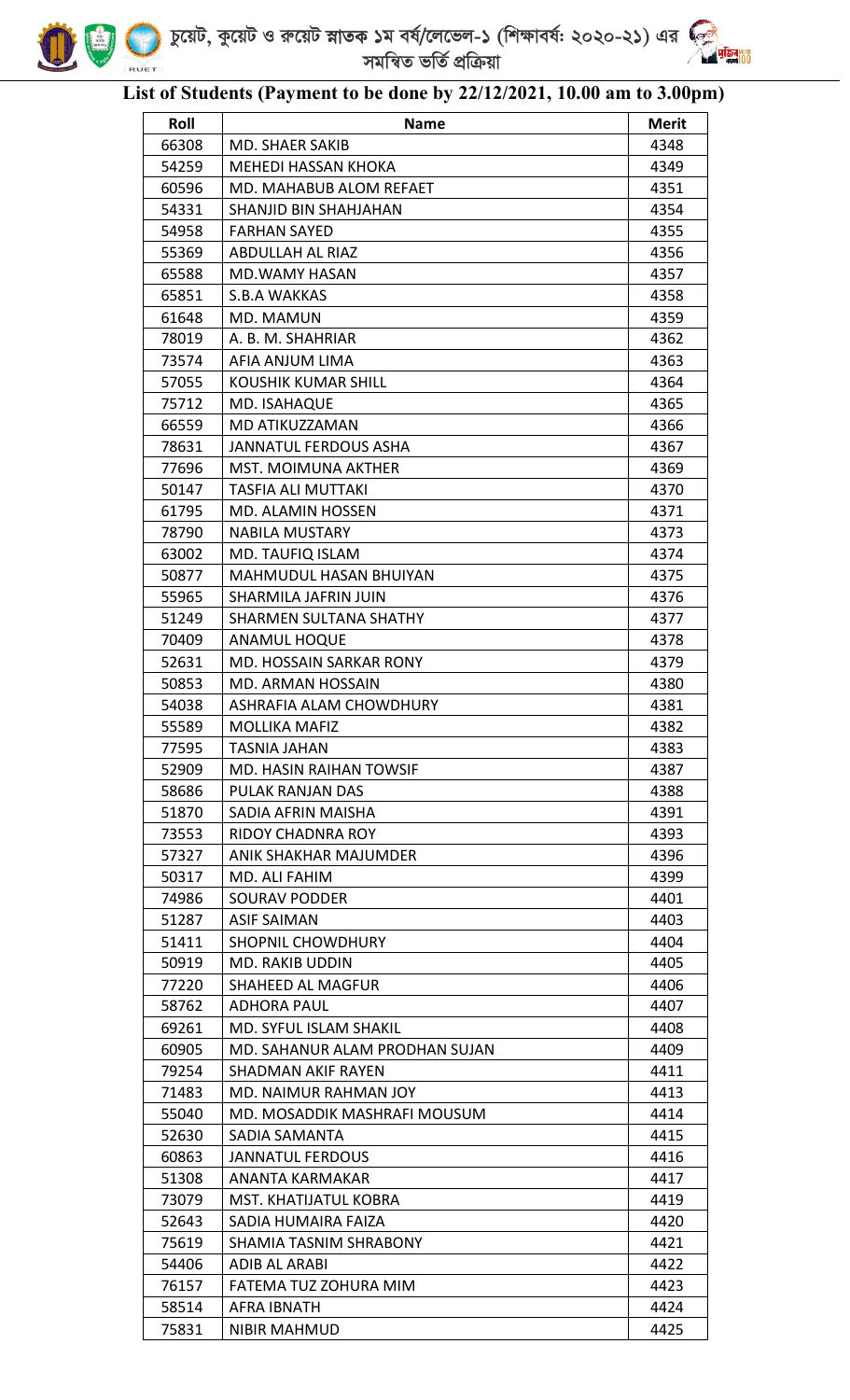



<u>भू<br>अज्ञाति</u>

| Roll  | <b>Name</b>                  | <b>Merit</b> |
|-------|------------------------------|--------------|
| 69291 | <b>SHUVO AHMED HRIDOY</b>    | 4426         |
| 62832 | MD. HASIBUL KABIR HIMEL      | 4427         |
| 73539 | NOOR MUHAMMAD SAYEM ANABIL   | 4430         |
| 65161 | <b>MEHRIN BEG MOU</b>        | 4432         |
| 68613 | AYAN BISWAS ANTU             | 4433         |
| 50122 | MD. MEHEDI HASAN MOON        | 4434         |
| 54269 | MD NADIM MIA                 | 4435         |
| 60192 | <b>ARIFUL ISLAM ROCKY</b>    | 4436         |
| 78858 | MD. ASHIQULLAH RAHMAN        | 4437         |
| 53401 | SUJANA SHARMIN PRITY         | 4438         |
| 75192 | <b>NABILA ANJUM TARIN</b>    | 4439         |
| 50712 | AFROZA AKTER ALFI            | 4440         |
| 76729 | ARIF SALEH MAHMUD MAHI       | 4441         |
| 70313 | MD. MAHIM ZAMAN              | 4443         |
| 55214 | ABDUL AHAD BIN FEROZ         | 4444         |
| 60735 | SUMAYA S. F ZARIN            | 4447         |
| 50308 | <b>SHAMIM AL HASAN</b>       | 4448         |
| 72655 | <b>SHAFIN AHMMED</b>         | 4449         |
| 73323 | <b>MEHEDI HASAN SONCHOY</b>  | 4450         |
| 72245 | <b>MD. RAYAT CHOWDHURY</b>   | 4451         |
| 56020 | MD. JAHIDUR RAHMAN MOLLA     | 4452         |
| 76228 | MD. MAHFUZUR RAHMAN MEHEDI   | 4454         |
| 70429 | ASIF AHAMED SHEAM            | 4455         |
| 78950 | TAHIM AZMIM TANHA            | 4456         |
| 56432 | MD. IMROJ ABESH              | 4457         |
| 61959 | <b>ERFAN KHAN</b>            | 4458         |
| 66430 | KAIFUL ISLAM ANI             | 4463         |
| 71390 | <b>NAEEM AMIN IMRAN</b>      | 4465         |
| 62024 | <b>THANDA PAUL</b>           | 4466         |
| 73092 | MD. ABDUL MOMIN              | 4467         |
| 54418 | <b>JANNATUL HIRA</b>         | 4468         |
| 63238 | <b>MUHMANIN MAHMUD NAYAN</b> | 4469         |
| 60188 | <b>HRIDOY HALDER</b>         | 4471         |
| 70679 | MD. SHAMIM HOSSEN RAJU       | 4472         |
| 64757 | MD. ZAKARIA                  | 4473         |
| 58899 | ASHA CHOWDHURY               | 4474         |
| 58794 | SOUMIK SAHA                  | 4475         |
| 62514 | <b>MUHAMMED RAKIB</b>        | 4476         |
| 68594 | RANIA NOWSHIN                | 4477         |
| 63408 | MD. KHALED MAHAMUD EMON      | 4478         |
| 76295 | AL IMRAN KHAN                | 4480         |
| 68557 | NAFISA ANJUM SADIA           | 4482         |
| 71597 | <b>ABIBA BROTO</b>           | 4485         |
| 70460 | MD. SADIK ISLAM UDOY         | 4486         |
| 66915 | PRETHA BHATTACHARYA          | 4488         |
| 75480 | RIPAT CHANDRA ROY            | 4489         |
| 72433 | MD. TAMIMUR RAHMAN           | 4490         |
| 56628 | SAYEDA SAZIA KALAM           | 4492         |
| 54703 | MD. FAHIM TALUKDAR           | 4493         |
| 52594 | <b>FARZANA AKTHER</b>        | 4495         |
| 78160 | MD. MOAKHHIRUL ISLAM NAYEEM  | 4496         |
| 77281 | <b>SHAH ARIF MAHBUB</b>      | 4497         |
| 75837 | PEASH KUMAR SARKER           | 4498         |
| 71640 | MD. RAISUL ISLAM             | 4499         |
| 65619 | MD. SHAHED HASAN CHOWDHURY   | 4500         |
|       |                              |              |